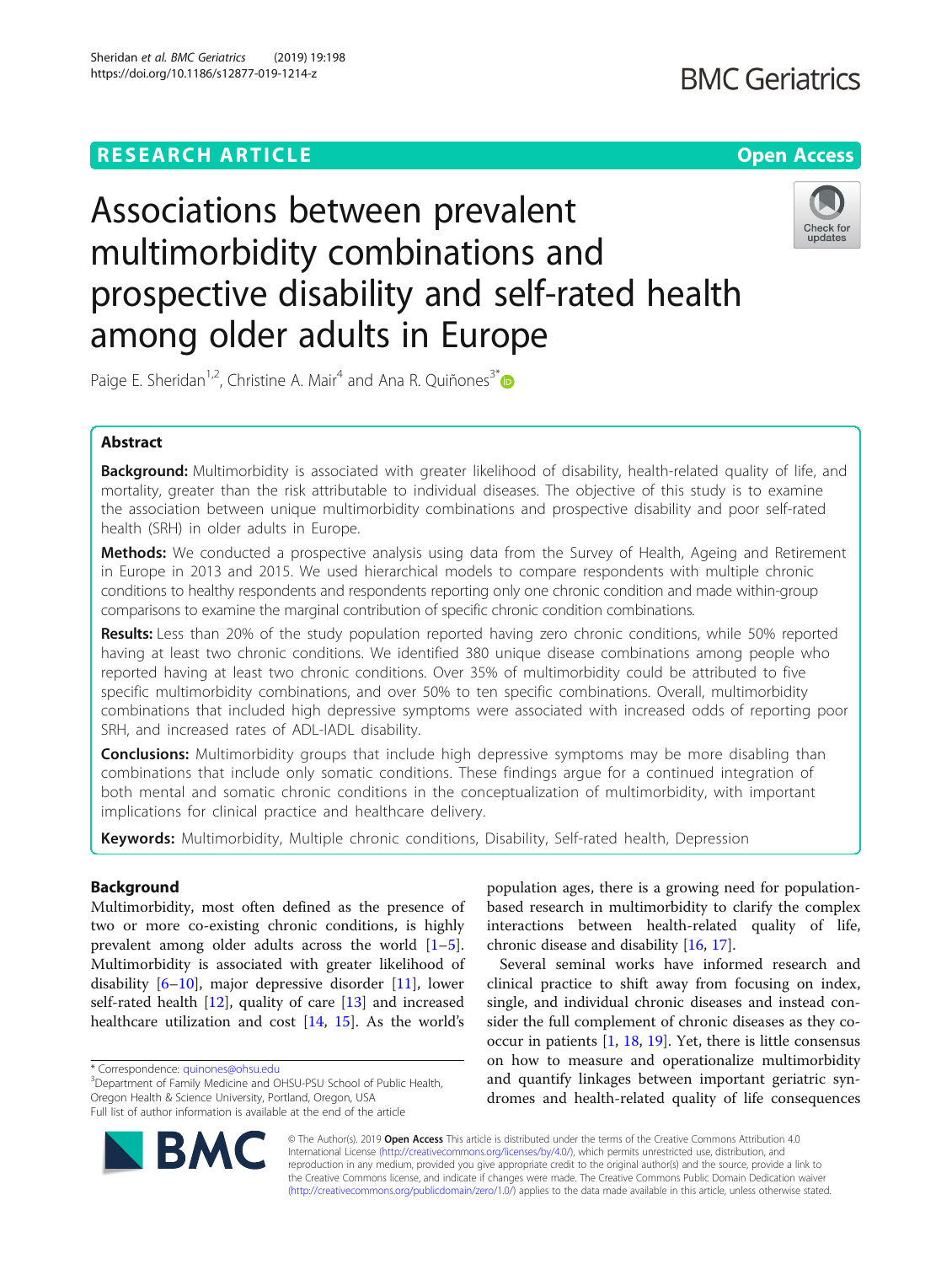of multimorbidity among older adult populations. Specifically, gaps in this growing area of research involve increasing the evidence base on the epidemiology of multimorbidity and integrating patient-centered measures to assess the impact of multimorbidity on patients' lives [[20](#page-8-0), [21](#page-8-0)].

An increasing number of studies have moved to identify specific multimorbidity patterns among older adults as an advancement over merely counting the total number of chronic conditions. A recent meta-analysis identified three nonrandom patterns of multimorbidity: musculoskeletal, cardiometabolic, and mental health [[17\]](#page-8-0). Specific disease combinations may be more or less disabling than others, therefore it is clinically-relevant to assess outcomes for these combinations [[22\]](#page-8-0). Further, depression is often co-morbid with other chronic conditions, but it is not standard practice to include depression in the operationalization of multimorbidity [\[23](#page-8-0), [24](#page-9-0)]. While previous studies have examined the prevalence, correlates, and patterns of multimorbidity, and some studies examine the association between multimorbidity and depression [[25](#page-9-0)–[27\]](#page-9-0), few have examined the effect of unique multimorbidity profiles, specifically those that incorporate depression into the operationalization of multimorbidity—which may have important and debilitating interactions with co-existing disease—and associations with health-related quality of life outcomes [\[7](#page-8-0), [10](#page-8-0), [28](#page-9-0)].

The purpose of this study is to assess the association between prevalent multimorbidity patterns, including chronic mental and somatic disease that occur in concert, on self-rated health and activities of daily living (ADL) and instrumental activities of daily living (IADL) disability using a cross-national sample of older adults in Europe. We compare respondents with multiple chronic conditions to healthy respondents and respondents reporting only one chronic condition and conduct within-group comparisons to examine the marginal conribution of specific chronic conditions. We discuss implications of unique multimorbidity patterns and examine country-by-country differences within multimorbidity groups. Examining specific multimorbidity patterns will allow for optimization of health care delivery and organization within clinical practice to improve care in these populations.

# Methods

The Survey of Health Ageing and Retirement in Europe (SHARE) is a multidisciplinary and cross-national longitudinal survey of noninstitutionalized Europeans aged 50 and over across 20 European countries and Israel. The target population consists of all persons aged 50 and over at the time of sampling and who have their permanent home in the respective SHARE country. Persons who are hospitalized, out of the country, or unable to speak the country's language at the time of interview were excluded. Computer-assisted personal interviewing (CAPI) was used during face-to-face interviews. Recruitment strategies were country specific. If respondents faced physical or cognitive limitations, it is possible that the respondent is assisted by a proxy respondent. The full description of this survey has been published elsewhere [\[29](#page-9-0)].

The most recently available survey data from 2013 and 2015 (Waves 5 and 6) were used in this study. All covariates and exposure were assessed in 2013 and outcomes were assessed in 2015. 47,523 respondents were interviewed in both 2013 and 2015 sample waves, and we excluded 21,352 respondents who were under the age of 65 in 2013, and 862 respondents with one or more missing chronic disease responses. Seventeen respondents had non-positive survey weights and were excluded. Our final study population included 25,239 older adults. Fourteen countries were included in both the 2013 and 2015 SHARE survey: Austria, Germany, Sweden, Spain, Italy, France, Denmark, Switzerland, Belgium, Israel, Czech Republic, Luxembourg, Slovenia and Estonia.

# Disability assessment

SHARE respondents were asked about difficulty performing common everyday tasks to assess physical functioning, six activities of daily living, (ADL; dressing, walking across a room, bathing, eating, transferring from a bed, and toileting) and seven instrumental activities of daily living (IADL; using a map, meal preparation, grocery shopping, using a telephone, taking medication, doing work around the house, and managing money). The primary outcome variable is a combined ADL-IADL index variable assessed in 2015, created by summing the number of ADL and IADL disability counts for each re-spondent (range 0–13) [\[30\]](#page-9-0).

# Self-rated health

Respondents were asked to rate their own health (SRH), on a scale from 0 to 4 (excellent, very good, good, fair, poor) [How would you rate your current health state?]. A higher score indicates poor SRH. The outcome variable is a dichotomous index variable assessed in 2015 for poor SRH (poor, fair) vs. good SRH (good, very good, and excellent).

# Chronic diseases

Respondents were asked about diagnoses of multiple chronic conditions: [Has a doctor ever told you that you had/Do you currently have any of the conditions on this card?]. We used the nine conditions queried in the survey that are associated with disability and poor SRH among older adults for this study: myocardial infarction, high blood pressure, stroke, diabetes,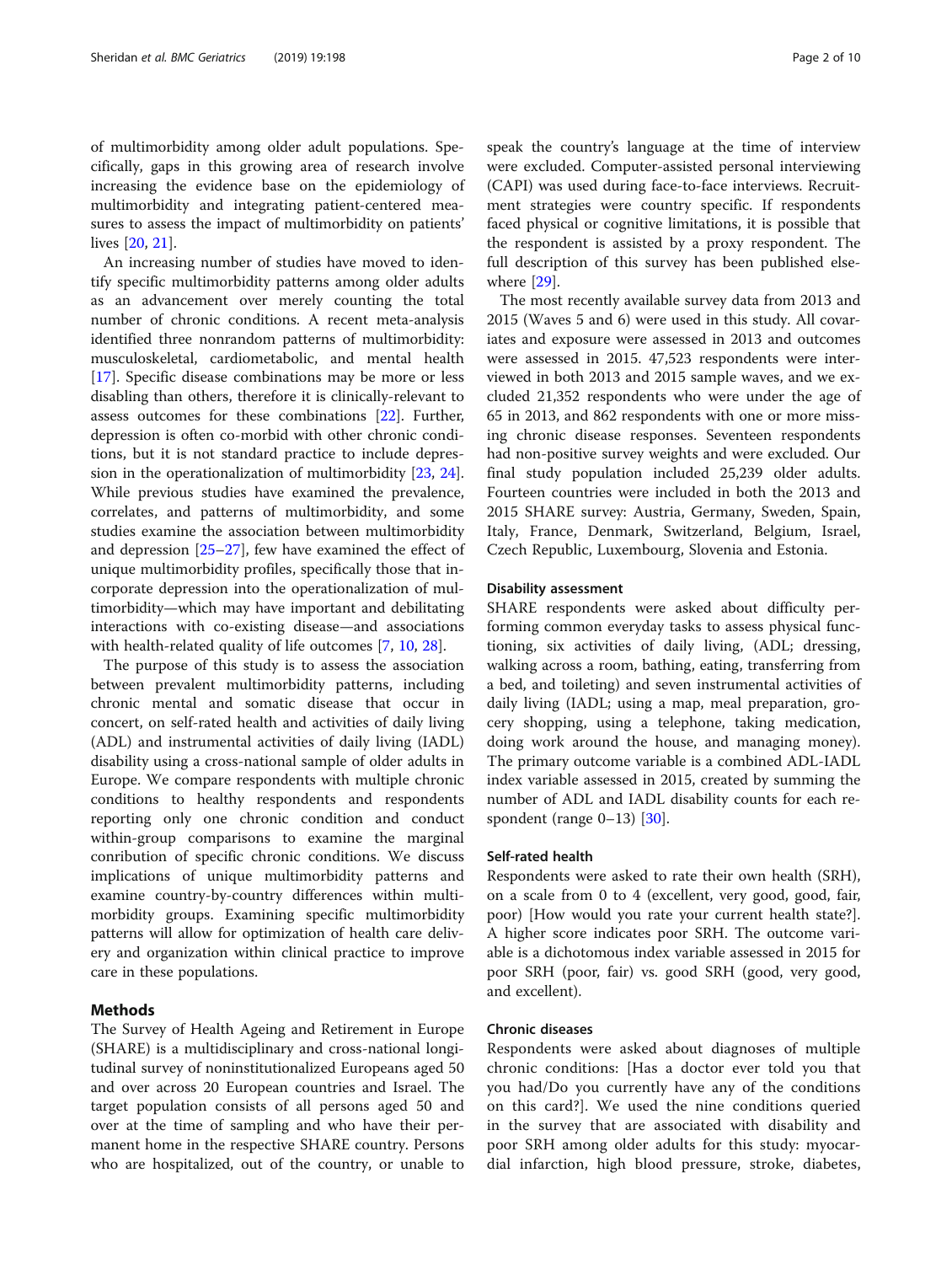cancer, lung disease (excluding asthma), arthritis, Parkinson's and Alzheimer's diagnoses. Persons who indicated "yes" in Wave 5 or any previous wave were recorded as having the chronic condition, unless they disputed having the condition in a later wave. We additionally included a variable for self-reported high depressive symptomatology based on 12 questionnaire items. The instrument used was the EURO-D scale which includes 12 dichotomous indices: depression, pessimism, suicidality, guilt, sleep, interest, irritability, appetite, fatigue, concentration, enjoyment, and tearfulness [[31](#page-9-0)]. Concordant with previous studies, respondents with four or more responses indicating depressive affect on the 12 question Euro-D scale (0–12) were defined as having high depressive symptomatology [\[31](#page-9-0)–[33](#page-9-0)].

# Covariates

Sociodemographic covariates were assessed at baseline in 2013 and included age (years), gender  $(1 = \text{female})$ , education level (pre-primary, primary, lower secondary, upper secondary, post-secondary, 1st tertiary, 2nd tertiary), BMI calculated from interviewer measured height and weight, smoking  $(1 = current$  smoking), partnered  $(1 =$  married or cohabitating) and household net worth quartile in Euros adjusted for inflation.

# Statistical analyses

To assess the relationship between multimorbidity and disability (ADL-IADL index) and poor self-rated health, we examined the prevalence of combinations for participants who reported having at least two chronic conditions. The most prevalent multimorbidity combinations were tabulated and rank-ordered by percent of study participants in each multimorbidity combination. The ten most prevalent groups are examined to ensure sufficient sample size within each multimorbidity combination in regression analyses. Mean ADL-IADL index and mean SRH index were calculated for each multimorbidity group.

We estimated mixed negative binomial and mixed logistic regression models to assess the relationship between multimorbidity group and disability index and dichotomized poor self-rated health, respectively. ADL-IADL index and poor SRH reported in 2013 were included in respective models to account for baseline values. The associations in the present study should not be interpreted as causal associations, as we did not assess incident poor SRH and ADL-IADL index. Negative binomial models allow for modeling over-dispersed count data. Country was included as a random effect in all models to account for clustering of study participants by country of residence. We report incidence rate ratios (IRR) and odds ratios (OR) and 95% confidence intervals. A  $p$  value of  $< 0.01$  was considered significant to account for multiple comparisons. Parameter estimates from negative binomial regression models are interpreted as the log of the ratio of expected counts, or the log of the rate ratio. These rate ratios can be interpreted as the relative difference in incidence rates between groups.

Across both dependent variables, we evaluated two different comparison groups: 1) healthy respondents who reported having no chronic conditions ( $n = 5,492$ ) and 2) respondents who reported having only one chronic condition ( $n = 8,164$ ). We further evaluated these associations among nested groups, or groups that included one additional condition to the existing combination to assess the relative impact of the additional condition between groups. For example: a group that includes both hypertension and arthritis and myocardial infarction would be compared with a group that includes only hypertension and arthritis to assess the relative contribution of myocardial infarction to the combination. An OR or IRR that is different from one in this context indicates that the additional condition contributes to a change in poor SRH or ADL-IADL index, while an OR or IRR that is close to one indicates no additional odds of reporting poor SRH or relative rate of ADL-IADL count associated with the addition of the given condition.

We present both unadjusted and adjusted analyses. Adjusted models include baseline self-rated health or ADL-IADL index, age, gender, education, BMI, current smoking, partnered status, and household net worth. All analyses were weighted using SHARE calibrated longitudinal survey weights to account for sampling. All denominators presented are unweighted and all percentages are weighted using these survey weights. Missing data for income and education was imputed using multiple imputations provided by SHARE [\[34\]](#page-9-0). All analyses were conducted using SAS 9.4.

# Results

Our study population consisted of 25,293 respondents across 14 countries and two survey waves in 2013 and 2015. 57% of participants were female and the mean age was 75. 11% were current smokers and 49% reported having two or more chronic conditions. The mean number of chronic conditions for the full sample was 1.68 and the mean ADL-IADL index was 0.81. 19% of the sample reported having zero chronic conditions, while 50% reported having at least two chronic conditions. 70% of the population reported no ADL-IADL limitations and 55% reported having "good" or better self-rated health. Hypertension was the most prevalent individual chronic condition (49%) followed by arthritis (34%) and high depressive symptoms (31%). Parkinson's and Alzheimer's were the least frequently reported individual chronic conditions. Baseline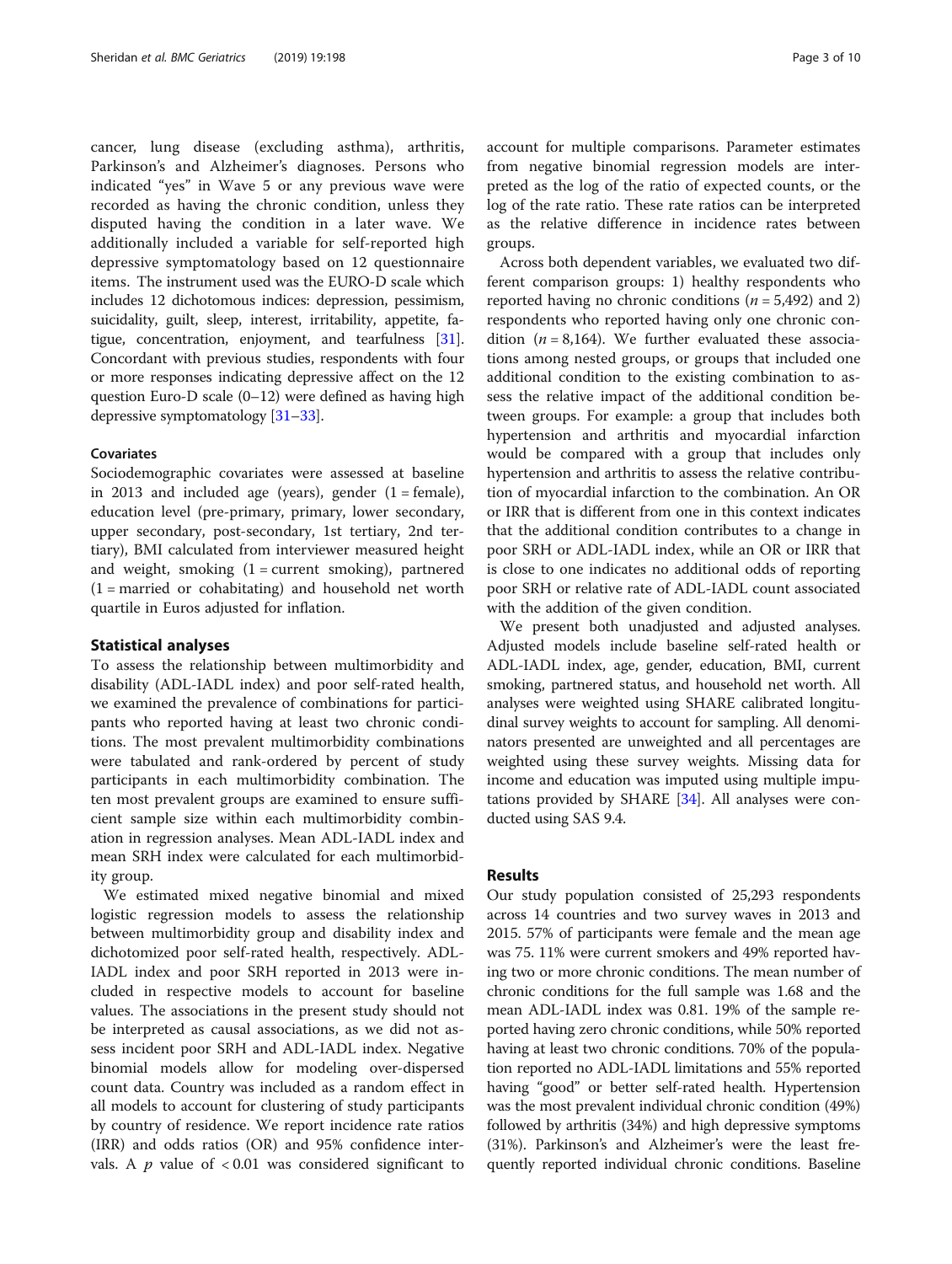characteristics of the full study sample are summarized in Table 1.

We identified 380 unique disease combinations in people who reported having at least two chronic conditions. Baseline study characteristics among participants with multimorbidity are shown in Additional file [1](#page-8-0). Over 35% of multimorbidity could be attributed to five specific multimorbidity combinations, and over 50% to ten specific combinations. The top ten multimorbidity categories by prevalence among people who reported having at least two chronic conditions and their respective mean ADL-IADL counts and percent reporting poor SRH are reported in Table [2.](#page-4-0) Hypertension was present in eight of the ten groups, while high depressive symptomatology and arthritis were each included in six and five groups, respectively. Among individuals with at least two chronic conditions, 50% reported high depressive symptomatology.

Figure [1](#page-4-0) shows the top ten multimorbidity combinations by country of residence for the sample reporting at least two chronic conditions. Older adults in Italy represented the majority of individuals in five of the ten multimorbidity groups, and older adults in Germany represented the majority if individuals in four of the ten groups. France represented the majority in one multimorbidity group. Overall, Luxembourg, Slovenia, and Estonia had minority representation across all multimorbidity groups.

The results from unadjusted and adjusted negative binomial and logistic models are shown in Table [3](#page-5-0). All ten multimorbidity groups were associated with significantly greater rates of ADL-IADL disability compared to healthy respondents with no chronic conditions in unadjusted models. In adjusted models, all groups except for Group 6 were associated with greater rates of ADL-IADL disability. When compared with respondents reporting only one condition, Groups 2–5, 7, 8 and 9 all had significantly greater ADL-IADL limitations, after adjustment.

All ten multimorbidity groups had increased odds of reporting poor SRH when compared with healthy respondents and respondents with only one chronic condition in unadjusted models. In adjusted models, all groups were associated increased odds of reporting poor SRH when compared with healthy respondents. All groups were associated with increased odds of reporting poor SRH when compared with respondents with only one chronic condition, except for Group 8.

The head-to-head results from nested group comparisons are shown in Table [4.](#page-6-0) Unadjusted results are shown in Additional file [2.](#page-8-0) In nested comparisons, we examine perfect subsets of larger groups to evaluate the relative influence of one additional condition added to a multimorbidity combination. Nested comparisons are

Table 1 Baseline Characteristics of the Study Population, SHARE  $2013 - 2015$  (n = 25,293)

| Characteristic                   | N (%) <sup>a</sup> / Mean (SE) |
|----------------------------------|--------------------------------|
| Female                           | 14,082 (56.82)                 |
| Age, mean                        | 74.67 (0.13)                   |
| Body Mass Index, mean            | 26.82 (0.16)                   |
| Current Smoking                  | 2,975 (11.13)                  |
| Higher Education                 | 6,349 (19.71)                  |
| Partnered                        | 17,090 (59.54)                 |
| Chronic conditions               |                                |
| Myocardial Infarction            | 3,953 (15.42)                  |
| Hypertension                     | 12,296 (48.76)                 |
| Stroke                           | 1,229 (4.66)                   |
| <b>Diabetes</b>                  | 4,025 (16.61)                  |
| Cancer                           | 1,587 (7.05)                   |
| Lung Disease                     | 1,708 (7.80)                   |
| High depressive symptoms         | 6,883 (30.5)                   |
| Parkinson's                      | 282 (1.11)                     |
| Arthritis                        | 7,365 (34.08)                  |
| Alzheimer's                      | 395 (1.61)                     |
| Number of chronic diseases, mean | 1.68(0.04)                     |
| ADL & IADL index, mean           | 0.81(0.06)                     |
| Self-Rated Health                |                                |
| Excellent                        | 1,499 (4.81)                   |
| Very Good                        | 3,683 (11.31)                  |
| Good                             | 9,169 (38.29)                  |
| Fair                             | 8,067 (33.09)                  |
| Poor                             | 2,875 (12.51)                  |
| Self-Rated Health, mean          | 2.37(0.05)                     |
| Countries                        |                                |
| Austria                          | 1,694 (2.34)                   |
| Germany                          | 1,967 (26.89)                  |
| Sweden                           | 2,258 (3.25)                   |
| Spain                            | 2,863 (14.14)                  |
| Italy                            | 2,049 (21.65)                  |
| France                           | 1,726 (18.25)                  |
| Denmark                          | 1,542 (1.77)                   |
| Switzerland                      | 1,419 (2.74)                   |
| Belgium                          | 2,113 (3.42)                   |
| Israel                           | 899 (1.20)                     |
| Czech Republic                   | 2,431 (3.18)                   |
| Luxembourg                       | 465 (0.11)                     |
| Slovenia                         | 1,232 (0.64)                   |
| Estonia                          | 2,635 (0.42)                   |

<sup>a</sup>Values are unweighted counts and weighted percentages

ADL Activities of daily living

IADL Instrumental activities of daily living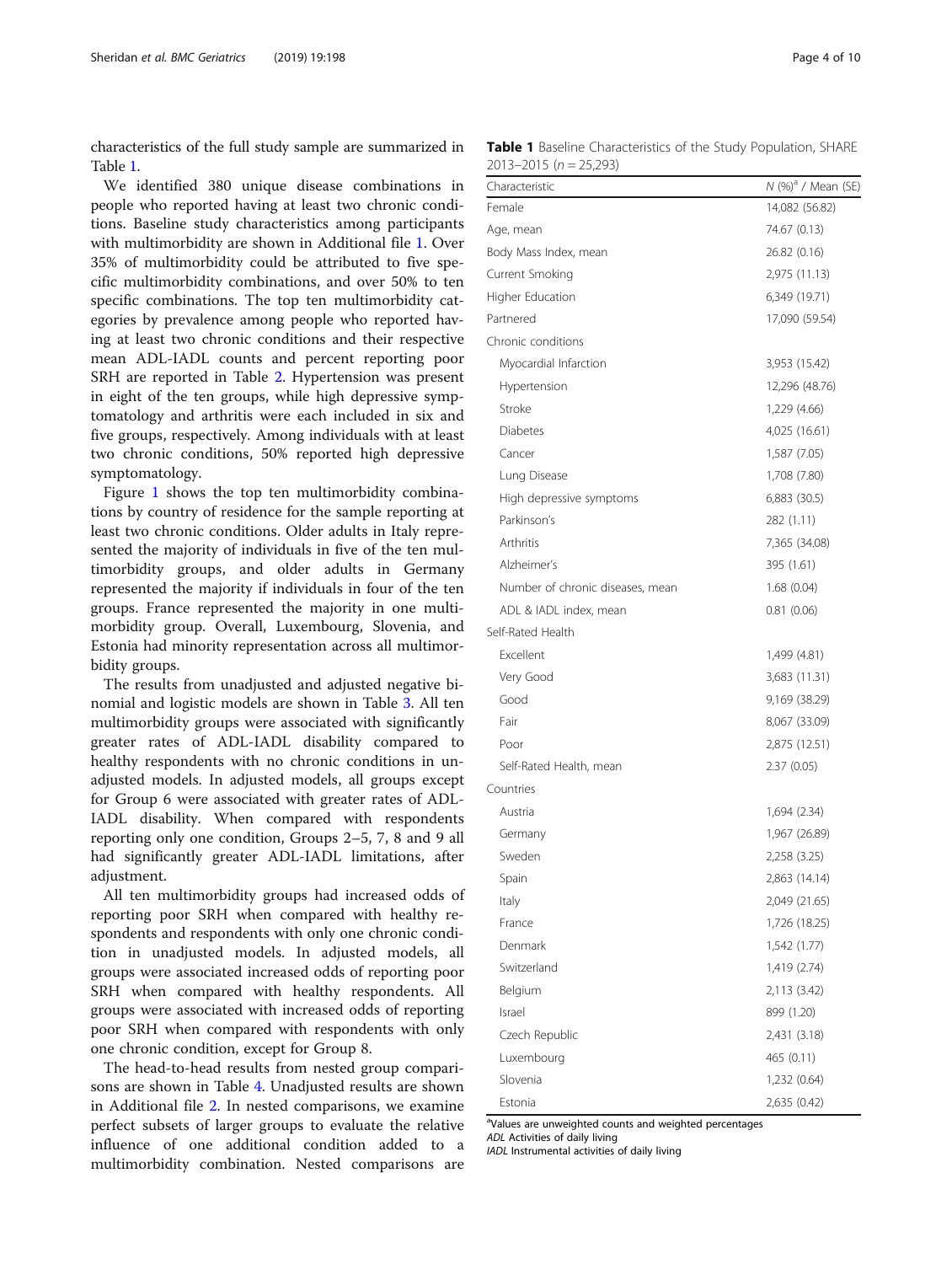| 2013-2015 | <b>TWILE A</b> MICALI JIM FORD THE THE THEORY OF SUCCITED THE MICRO OF JUDGY FODDICION IN ZOTJ DY MORTHOLOGICY SHOUD, JIM MIL |                            |         |                  |           |
|-----------|-------------------------------------------------------------------------------------------------------------------------------|----------------------------|---------|------------------|-----------|
|           |                                                                                                                               | $\mathcal{N}^{\mathsf{d}}$ | $0/2^D$ | ADL-IADL (0-13)  | Poor SRH  |
|           |                                                                                                                               |                            |         | Mean (95% CI)    | % (SE)    |
| Group 1   | Hypertension + Arthritis                                                                                                      | 1274                       | 21.4    | 0.71(0.55, 0.87) | 50.7(3.0) |

Group 2 Hypertension + High Depressive Symptoms 870 870 13.9 1.22 (0.90, 1.53) 54.8 (2.3) Group 3 Arthritis + High Depressive Symptoms 649 65.2 (3.1) 649 65.2 (3.1) Group 4 Hypertension + Arthritis + High Depressive Symptoms 683 13.1 1.84 (1.54, 2.14) 72.4 (1.8) Group 5 Hypertension + Diabetes Mellitus 801 12.3 0.97 (0.35, 1.58) 50.9 (4.1) Group 6 Myocardial Infarction + Hypertension 572 7.3 0.81 (0.37, 1.25) 53.3 (3.1) Group 7 Hypertension + Diabetes Mellitus + Arthritis + High Depressive Symptoms 250 5.6 2.05 (1.55, 2.55) 82.2 (5.1) Group 8 Hypertension + Diabetes Mellitus + Arthritis 271 5.1 0.80 (0.63, 0.97) 69.8 (4.3) Group 9 Hypertension + Diabetes Mellitus + High Depressive Symptoms 255 4.2 1.42 (0.59, 2.26) 72.2 (7.0) Group 10 Myocardial Infarction + Hypertension + High Depressive Symptoms 250 3.4 1.45 (0.89, 2.01) 72.6 (4.2)

<span id="page-4-0"></span>Table 2 Mean SRH and ADL-IADL Index and 95% Confidence Interval of Study Population in 2015 by Multimorbidity Group, SHARE

<sup>a</sup>Values are unweighted counts

<sup>b</sup>Values are weighted percentages

ADL Activities of daily living

IADL Instrumental activities of daily living

SRH Self rated health

grouped by the condition that is added, assessing the marginal impact of the added condition. Groups 4, 7, 9 and 10 included high depressive symptoms added to the combinations represented in groups 1, 8, 5 and 6, respectively. After adjustment, all four of these groups had significantly greater ADL-IADL limitations compared with their relative comparison group that did not include high depressive symptoms. Groups 4, 7 and 9 had increased odds of reporting poor SRH when compared with their reference group that did not include high depressive symptoms. The addition

of high depressive symptoms to hypertension and myocardial infarction (Group 10 compared to Group 6) did not result in significantly different odds of reporting poor SRH.

All other nested comparisons included the addition of a somatic condition in their comparison group. None of these groups had significantly different odds of reporting poor SRH. All but one of the groups had no change in rates of ADL-IADL disability. The addition of diabetes mellitus to hypertension and high depressive symptoms (Group 9 compared to Group 2)

|             | Group 1 | Group 2 | Group 3 | Group 4 | Group 5 | Group 6 | Group 7 | Group 8 | Group 9 | Group 10 |
|-------------|---------|---------|---------|---------|---------|---------|---------|---------|---------|----------|
| Austria     | 1.4     | 2.2     | 0.9     | 0.9     | 3.1     | 4.3     | 0.3     | 0.6     | 1.7     | 2.2      |
| Germany     | 26.1    | 22.2    | 14.6    | 15.2    | 32.9    | 34.2    | 26.8    | 38.1    | 15.6    | 25.2     |
| Sweden      | 3.1     | 2.2     | 1.5     | 1.5     | 2.9     | 2.8     | 0.4     | 1.7     | 1.6     | 2.4      |
| Spain       | 15.6    | 16.5    | 15.3    | 17.1    | 15.0    | 17.9    | 21.6    | 19.4    | 26.9    | 12.8     |
| Italy       | 17.9    | 29.7    | 23.9    | 37.7    | 20.7    | 16.4    | 29.5    | 13.9    | 28.0    | 29.1     |
| France      | 22.0    | 16.0    | 34.5    | 17.8    | 10.2    | 9.8     | 14.5    | 13.0    | 16.6    | 15.9     |
| Denmark     | 2.3     | 0.8     | 0.8     | 0.8     | 1.6     | 1.8     | 0.4     | 1.8     | 0.2     | 1.3      |
| Switzerland | 2.8     | 1.5     | 2.1     | 2.3     | 1.4     | 2.6     | 1.2     | 1.4     | 0.6     | 1.5      |
| Belgium     | 3.5     | 3.1     | 3.3     | 2.9     | 2.3     | 2.8     | 1.8     | 1.9     | 1.4     | 2.8      |
| Israel      | 0.3     | 1.3     | 0.1     | 0.2     | 2.5     | 1.7     | 1.0     | 0.8     | 1.4     | 1.6      |
| Czech       | 4.3     | 2.5     | 2.3     | 2.7     | 6.1     | 3.3     | 1.9     | 6.8     | 3.8     | 2.6      |
| Luxembourg  | 0.2     | 0.1     | 0.1     | 0.1     | 0.0     | 0.0     | 0.1     | 0.1     | 0.0     | 0.0      |
| Slovenia    | 0.2     | 1.1     | 0.4     | 0.3     | 1.0     | 1.3     | 0.2     | 0.1     | 1.5     | 1.2      |
| Estonia     | 0.3     | 0.8     | 0.2     | 0.5     | 0.3     | 0.9     | 0.4     | 0.3     | 0.7     | 1.4      |

**Fig. 1** Multimorbidity Group Composition by Country, SHARE 2013–2015 (n = 11,644), Reported as Weighted Percentages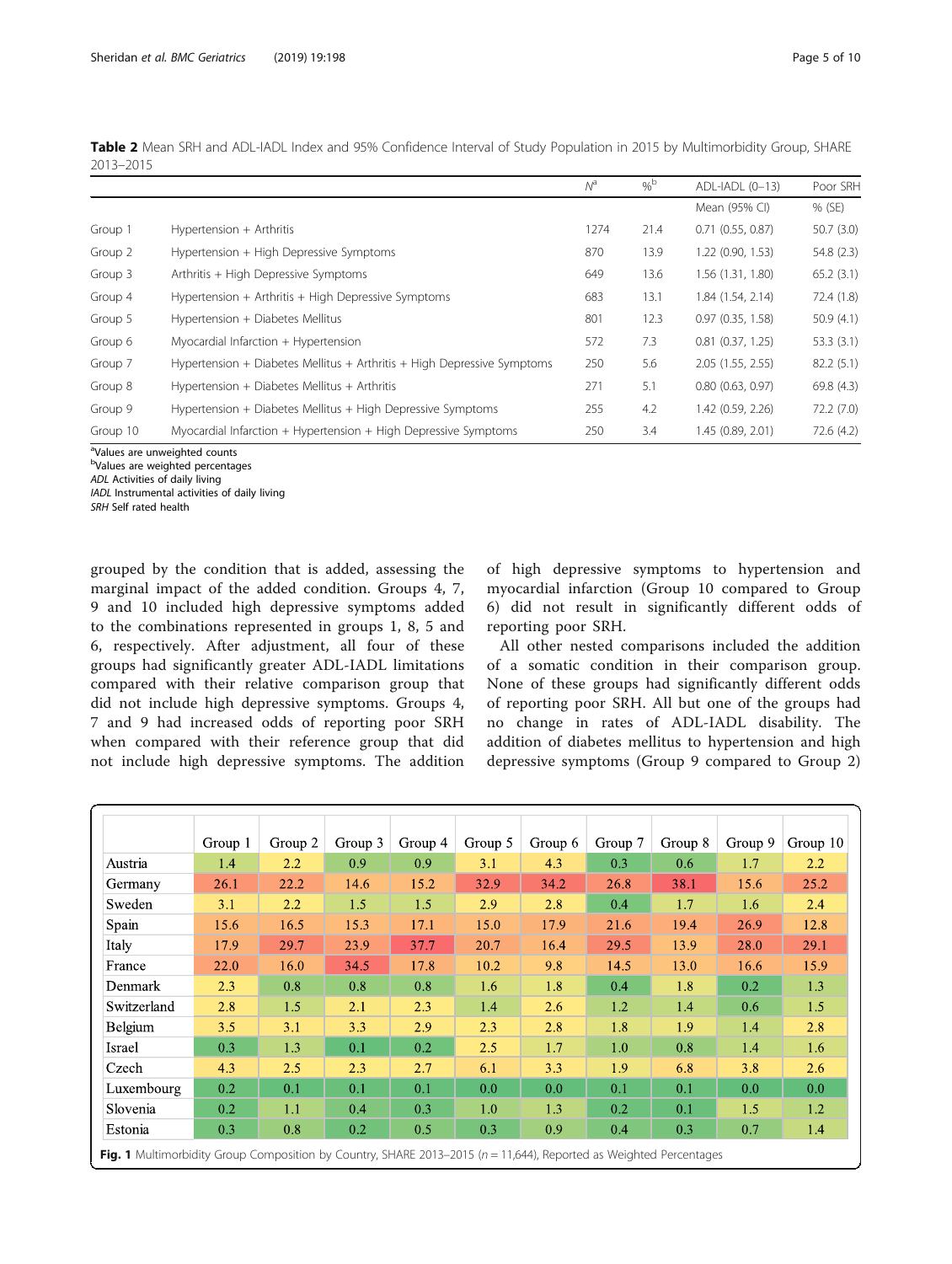| I<br>ׅ֖ׅׅׅ֧ׅ֖֖ׅ֖֧֖֧֚֚֚֚֚֚֚֚֚֚֚֚֚֚֚֚֚֚֚֚֚֚֚֚֚֚֚֚֚֚֡֡֡֡֡֡֬֝֝֝֝֝֝֓֞֝ |
|-------------------------------------------------------------------|
| í                                                                 |
| Į<br>ļ                                                            |
|                                                                   |
| Į                                                                 |
| J<br>İ<br>Ì<br>l<br>١                                             |
| ſ                                                                 |
| ī<br>)                                                            |
| $\overline{\phantom{a}}$                                          |
| Ò<br>I<br>١                                                       |
|                                                                   |
| í<br>ı<br>٢                                                       |
| Į<br>֕                                                            |
| I<br>i<br>i                                                       |
| j                                                                 |
| Š                                                                 |
|                                                                   |
| l<br>í                                                            |
| ł<br>Ï<br>5<br>i                                                  |
| ł                                                                 |
| J<br>j<br>l                                                       |
| d<br>ľ                                                            |
| J<br>I<br>١                                                       |
| d                                                                 |
| ₹<br>ļ<br>ā<br>۱                                                  |
|                                                                   |
| z<br>١                                                            |
| ì<br>ł<br>1<br>1                                                  |
| ֖֚֚֬֕<br>l<br>ă<br>J                                              |
| ï<br>j                                                            |
| ١<br>J                                                            |
| i<br>J<br>Ó<br>١                                                  |
| ļ<br>ł                                                            |
| ł<br>Ï<br>١                                                       |
| ١                                                                 |
| i<br>í<br>Ì                                                       |
| ١<br>i                                                            |
| é                                                                 |
| Ś<br>Ì<br>l                                                       |
| Í<br>١                                                            |
| ¢                                                                 |
| i<br>Y<br>١                                                       |
| 5                                                                 |
| j<br>٦<br>j<br>i<br>5<br>١                                        |
| à<br>J<br>$\frac{1}{2}$<br>i<br>ź                                 |
| RUK<br>Ž                                                          |
| 3                                                                 |
|                                                                   |
|                                                                   |
| ł<br>i<br>l                                                       |
|                                                                   |
|                                                                   |
| i<br>١<br>j<br>l                                                  |
| Ì<br>ı                                                            |
|                                                                   |
| Ò<br>1                                                            |
| c<br>i                                                            |
|                                                                   |

|                                                                                                                      | Reference Group: No Chronic Conditions (n = 5492) |                          | Reference Group: One Chronic Condition (n = 8164) |                        |
|----------------------------------------------------------------------------------------------------------------------|---------------------------------------------------|--------------------------|---------------------------------------------------|------------------------|
| Poor SRH: OR (95% CI)                                                                                                | Unadjusted                                        | Adjusted <sup>a</sup>    | Unadjusted                                        | Adjusted <sup>a</sup>  |
| 1: Hypertension + Arthritis                                                                                          | 2.89 (2.55-3.28)                                  | 1.58 (1.35-1.85)         | 1.49 (1.32-1.67)                                  | $1.19(1.03 - 1.37)$    |
| 2: Hypertension + High Depressive Symptoms                                                                           | 4.65 (4.01-5.40) *                                | 99 (1.65-2.39) *         | 2.39 (2.07-2.76) *                                | $.50(1.27 - 1.78)$     |
| 3: Arthritis + High Depressive Symptoms                                                                              | 4.73 (3.99-5.59)                                  | $1.79(1.45-2.22)$ *      | $2.43(2.06 - 2.86)$                               | $1.36(1.12 - 1.66)$    |
| 4: Hypertension + Arthritis + High Depressive<br>Symptoms                                                            | 7.86 (6.59-9.37) *                                | $2.17$ (1.73-2.71) *     | $4.04(3.4 - 4.79)$ *                              | $1.71(1.39 - 2.09)$ *  |
| 5: Hypertension + Diabetes Mellitus                                                                                  | $2.84(2.44-3.31)$ *                               | $1.67(1.39 - 2.01)*$     | $1.46$ (1.26-1.69) *                              | $1.26$ (1.06-1.49) *   |
| 6: Myocardial Infarction + Hypertension                                                                              | $4.67(3.91 - 5.57)$ *                             | $2.24$ (1.80-2.79) *     | 2.40 (2.02-2.85)                                  | $1.69$ (1.37-2.07) *   |
| 7: Hypertension + Diabetes Mellitus + Arthritis +<br>Depressive Symptoms                                             | 15.66 (11.21-21.88)                               | $2.98$ $(2.01 - 4.41)$ * | $8.05$ (5.78-11.21) *                             | 2.47 (1.70-3.59) *     |
| 8: Hypertension + Diabetes Mellitus + Arthritis                                                                      | 5.02 (3.90-6.45) *                                | $1.65$ (1.21-2.25) *     | $2.58$ $(2.01 - 3.3)$                             | $1.29(0.96 - 1.73)$    |
| 9: Hypertension + Diabetes Mellitus + High<br>Depressive Symptoms                                                    | $7.96(6.03 - 10.51)$                              | $2.05$ (1.46-2.87) *     | $\ast$<br>4.09 (3.11-5.38)                        | $1.67$ $(1.22 - 2.31)$ |
| 10: Myocardial Infarction + Hypertension + High<br>Depressive Symptoms                                               | $10.53 (7.82 - 14.2)$ *                           | $2.43$ (1.72-3.45) *     | 5.41 $(4.03 - 7.27)$ *                            | $1.95(1.40-2.72)$ *    |
| ADL/IADL: IRR (95% CI)                                                                                               | Unadjusted                                        | Adjusted <sup>b</sup>    | Unadjusted                                        | Adjusted <sup>b</sup>  |
| 1: Hypertension + Arthritis                                                                                          | 2.02 (1.66-2.47)                                  | 50 (1.26-1.79)           | $1.12(0.95 - 1.32)$                               | $1.11(0.96 - 1.29)$    |
| 2: Hypertension + High Depressive Symptoms                                                                           | $3.48(2.77 - 4.37)$                               | $1.81(1.48 - 2.21)$ *    | 1.93 (1.59-2.33)                                  | $.34(1.13 - 1.58)$     |
| 3: Arthritis + High Depressive Symptoms                                                                              | 4.23 (3.27-5.46)                                  | $2.00(1.60-2.50)$ *      | 2.34 (1.89-2.9)                                   | $1.45(1.20 - 1.74)$ *  |
| 4: Hypertension + Arthritis + High Depressive<br>Symptoms                                                            | $4.59(3.60 - 5.84)$ *                             | 1.92 (1.55-2.38) *       | $2.54(2.07 - 3.12)$                               | $1.43(1.20 - 1.70)*$   |
| 5: Hypertension + Diabetes Mellitus                                                                                  | $1.92(1.48 - 2.49)$ *                             | $1.76$ (1.41-2.21) *     | $1.06$ $(0.86 - 1.31)$                            | $1.31(1.10-1.58)*$     |
| 6: Myocardial Infarction + Hypertension                                                                              | 2.09 (1.54-2.83)                                  | $1.10(0.85 - 1.43)$      | $1.16(0.91 - 1.48)$                               | 0.86 (0.70-1.07)       |
| 7: Hypertension + Diabetes Mellitus + Arthritis +<br>High Depressive Symptoms                                        | $6.53(4.36 - 9.80)*$                              | $2.31(1.64 - 3.26)$ *    | 3.62 (2.59-5.05)                                  | $1.86$ (1.40-2.46) *   |
| 8: Hypertension + Diabetes Mellitus + Arthritis                                                                      | $2.13(1.39 - 3.28)$ *                             | 1.58 (1.10-2.27)         | $1.18(0.84 - 1.67)$                               | 1.27 (0.95-1.70)       |
| 9: Hypertension + Diabetes Mellitus + High<br>Depressive Symptoms                                                    | $5.24(3.46 - 7.93)$ *                             | $2.58(1.83 - 3.62)$ *    | 2.90 (2.07-4.06)                                  | $2.00$ (1.51-2.64) *   |
| 10: Myocardial Infarction + Hypertension + High<br>Depressive Symptoms                                               | $5.12(3.38 - 7.76)$ *                             | 2.17 (1.56-3.02) *       | 2.84 (2.02-3.98) *                                | $1.69$ (1.29-2.23) *   |
| <sup>a</sup> Adjusted for baseline self-rated health, age, sex, partnered, smoking status, BMI, education, net worth |                                                   |                          |                                                   |                        |

<span id="page-5-0"></span>Sheridan et al. BMC Geriatrics (2019) 19:198 and the state of the state of the Page 6 of 10

bAdjusted for baseline ADL-IADL, age, sex, partnered, smoking status, BMI, education, net worth

 $*$  indicates  $p < 0.01$ ADL Activities of daily living IADL Instrumental activities of daily living

SRH Self rated health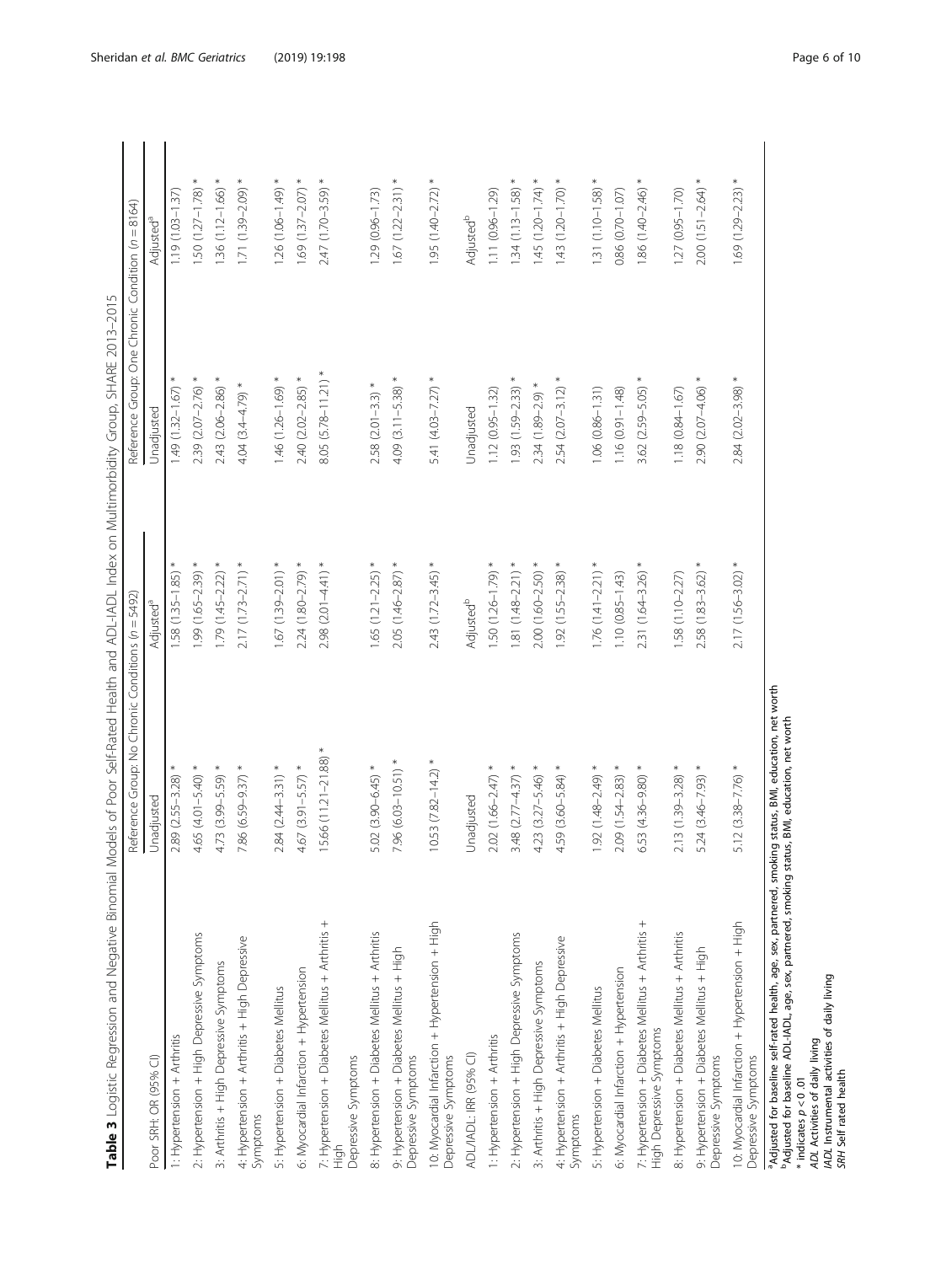<span id="page-6-0"></span>Table 4 Nested Comparisons: Adjusted Logistic Regression and Negative Binomial models of Poor Self-Rated Health and ADL-IADL Index on Multimorbidity Group, SHARE 2013–2015

| Comparison Group                                                                     | Reference Group                                                      | Poor SRH:<br>OR (95% CI) <sup>a</sup> | ADL-IADL Index:<br>IRR (95% CI) <sup>b</sup> |
|--------------------------------------------------------------------------------------|----------------------------------------------------------------------|---------------------------------------|----------------------------------------------|
| Addition of High Depressive Symptoms<br>to Combination                               |                                                                      |                                       |                                              |
| 4: Hypertension + Arthritis + $High$<br><b>Depressive Symptoms</b>                   | 1: Hypertension + Arthritis                                          | $1.44(1.14 - 1.83)$ *                 | $1.33(1.12 - 1.59)$ *                        |
| 9: Hypertension + Diabetes Mellitus +<br><b>High Depressive Symptoms</b>             | 5: Hypertension + Diabetes<br>Mellitus                               | $1.58(1.11 - 2.24)$ *                 | $1.74(1.28 - 2.36)$ *                        |
| 10: Myocardial Infarction + Hypertension +<br><b>High Depressive Symptoms</b>        | 6: Myocardial Infarction +<br>Hypertension                           | $1.24(0.84 - 1.84)$                   | $1.90(1.46 - 2.46)$ *                        |
| 7: Hypertension + Diabetes Mellitus + Arthritis +<br><b>High Depressive Symptoms</b> | 8: Hypertension + Diabetes<br>Mellitus + Arthritis                   | 2.15 (1.33-3.48) *                    | $1.76$ (1.31-2.38) *                         |
| Addition of <b>Diabetes Mellitus</b> to Combination                                  |                                                                      |                                       |                                              |
| 8: Hypertension + Diabetes Mellitus + Arthritis                                      | 1: Hypertension + Arthritis                                          | $1.12(0.82 - 1.54)$                   | $1.09(0.83 - 1.44)$                          |
| 9: Hypertension $+$ Diabetes Mellitus $+$ High<br>Depressive Symptoms                | 2: Hypertension + High<br>Depressive Symptoms                        | $1.13(0.80 - 1.61)$                   | $1.42$ (1.10-1.83) *                         |
| 7: Hypertension + Diabetes Mellitus + Arthritis +<br>High Depressive Symptoms        | 4: Hypertension + Arthritis +<br>High Depressive Symptoms            | $1.44(0.94 - 2.20)$                   | $1.30(1.05 - 1.61)$                          |
| Addition of <b>Arthritis</b> to Combination                                          |                                                                      |                                       |                                              |
| 4: Hypertension + $Arthritis + High Depressive$<br>Symptoms                          | 2: Hypertension + High<br>Depressive Symptoms                        | $1.14(0.88 - 1.46)$                   | $1.12(0.93 - 1.33)$                          |
| 8: Hypertension + Diabetes Mellitus + Arthritis                                      | 5: Hypertension + Diabetes<br>Mellitus                               | $1.13(0.82 - 1.56)$                   | $0.99(0.71 - 1.38)$                          |
| 7: Hypertension + Diabetes Mellitus + $Arthritis$ + High<br>Depressive Symptoms      | 9: Hypertension + Diabetes<br>Mellitus + High Depressive<br>Symptoms | $1.42(0.87 - 2.32)$                   | $1.00(0.77 - 1.29)$                          |
| Addition of <b>Cardiovascular Conditions</b> to Combination                          |                                                                      |                                       |                                              |
| 10: <b>Myocardial Infarction</b> + Hypertension +<br>High Depressive Symptoms        | 2: Hypertension + High<br>Depressive Symptoms                        | $1.39(0.96 - 2.01)$                   | $1.35(1.06 - 1.72)$                          |
| 4: <b>Hypertension</b> + Arthritis + High Depressive<br>Symptoms                     | 3: Arthritis + High<br>Depressive Symptoms                           | $1.28(0.98 - 1.68)$                   | $1.00(0.84 - 1.20)$                          |

a Adjusted for baseline self-rated health, age, sex, partnered, smoking status, BMI, education, net worth

<sup>b</sup> Adjusted for baseline ADL-IADL, age, sex, partnered, smoking status, BMI, education, net worth

 $*$  indicates  $p < 0.01$ 

ADL Activities of daily living

IADL Instrumental activities of daily living SRH Self rated health

The bold term is the condition that is added to the combination relative to the reference group

was associated with significantly greater ADL-IADL disability.

# Discussion

This study examined associations between the ten most prevalent multimorbidity groups with disability and poor self-rated health. Multimorbidity was highly prevalent in this sample of older Europeans, with 50% of the sample reporting at least two chronic conditions. About 48% of the sample reported poor or fair SRH, and 30% reported at least one ADL/IADL limitation. Overall, high depressive symptomatology was identified in 50% of older adults with multimorbidity. Relative to older adults in Europe with one or no chronic conditions, older adults in all multimorbidity groups reported increased disability burden and increased odds of poor self-rated health.

Hypertension was present in nearly all of the most prevalent combinations, and high depressive symptomatology and arthritis were present in a majority of the most prevalent combinations. This population had similar rates of multimorbidity when compared with studies involving US and Australian older adults [\[6](#page-8-0), [35\]](#page-9-0), and in other studies of older European adults [[15\]](#page-8-0).

We find that multimorbidity group combinations are not distributed evenly across nations, likely reflecting differences in both the demographic composition and multimorbidity burdens across the included European countries. The clustering of multimorbidity categories in certain counties, such as Italy and Germany, is indicative of underlying population and demographic compositional characteristics, as well as the differential distribution of risk factors and chronic disease etiology among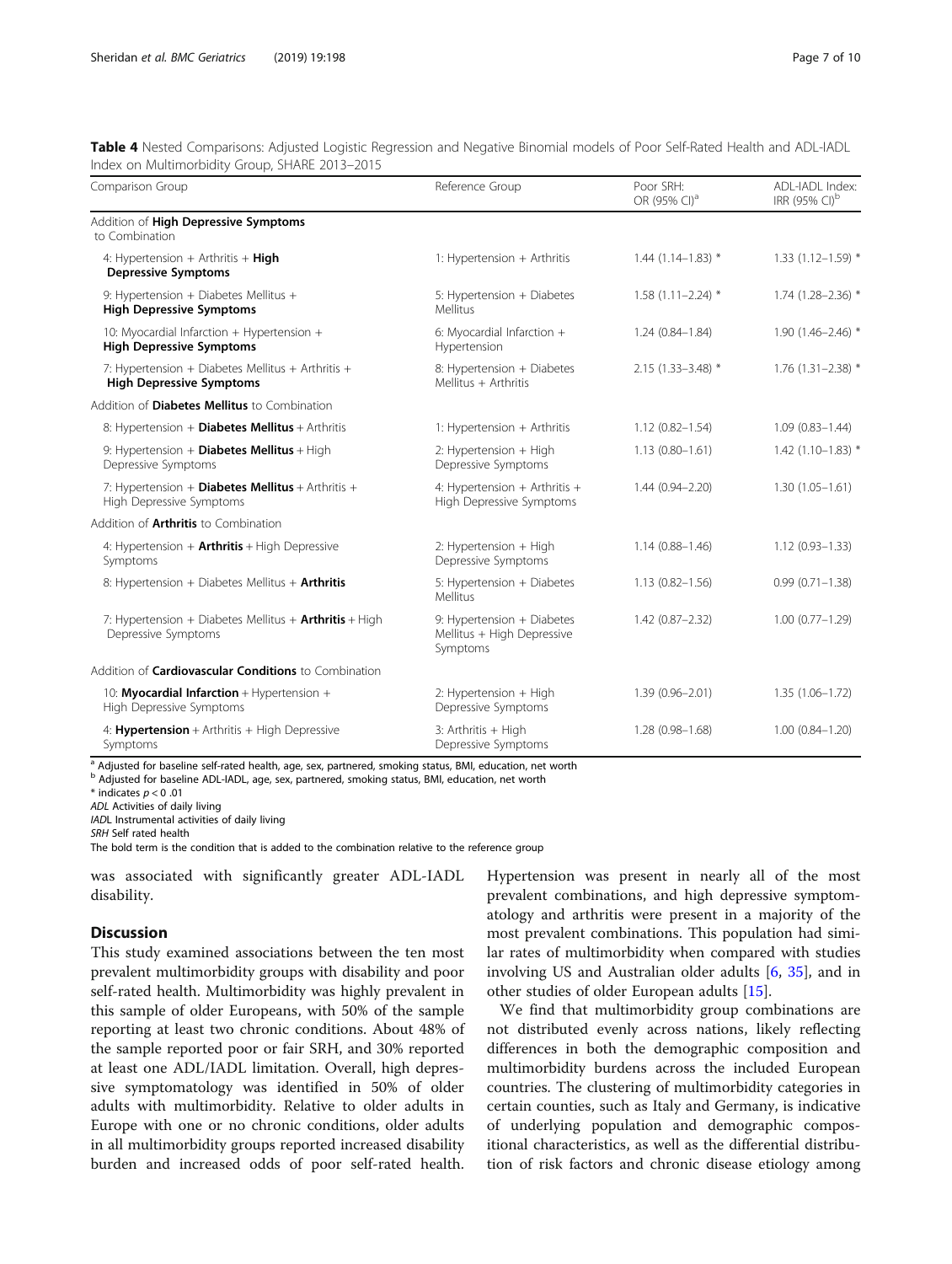European countries and region-specific differences in ascertainment and diagnoses of chronic conditions. Further exploration of specific multimorbidity patterns within European countries is warranted.

Multimorbidity combinations that include high depressive symptoms are associated with high rates of prospective ADL-IADL disability, and increased odds of reporting poor SRH in this study. It is plausible that, on average, the addition of high depressive symptoms to any chronic condition or combination of chronic conditions may be more disabling or associated with worse SRH than the addition of an individual somatic condition. When we examine nested multimorbidity groups, we find that all four groups that include high depressive symptoms have higher ADL-IADL burden, and three of the four groups have increased odds of reporting poor SRH. Concurrently, when we examine nested groups that only include the addition of a somatic condition, we found no differences in odds of reporting poor SRH. The ORs in these comparisons are close to one, possibly indicating that the addition of a somatic condition alone to an individual with high depressive symptoms has a relatively small effect on SRH. We see a similar pattern when looking at ADL-IADL index, where almost all groups that include the addition of a somatic condition do not have significantly different rates of ADL-IADL disability, with IRR close to one. However, we do find increased rates of ADL-IADL disability in one somatic condition group, the comparison of Group 9 with Group 2, where diabetes mellitus is added to high depressive symptoms and hypertension.

Taken together, these results suggest that the addition of high depressive symptomatology alone may be considerably more disabling than the addition of another somatic condition. These findings are consistent with previous studies in the US that conceptualized multimorbidity combining somatic and mental conditions [\[7](#page-8-0), [22\]](#page-8-0). The present study provides potential evidence that this association extends cross-nationally. To our knowledge this is one of the first studies to examine associations between unique multimorbidity combinations and associations with prospective self-rated health and ADL-IADL disability in Europe. Our analysis of a large, cross-nationally representative, longitudinal dataset allows us to assess associations while accounting for prior SRH and ADL-IADL disability to account for temporal sequence. Most importantly, these findings underscore the potential multiplicative effect chronic conditions may have on SRH and disability and highlight the potential role of high depressive symptomatology as a key co-morbid condition in the operationalization of multimorbidity.

This study has several noteworthy limitations. First, the use of self-reported measures of chronic health conditions and health states may under or over-estimate the true prevalence of these conditions in this older population, particularly among lower socioeconomic and lower education groups [\[36](#page-9-0)]. However, several studies have shown reasonable concordance between participant reports of physician-diagnosed conditions and administrative and medical record data sources [[37](#page-9-0), [38\]](#page-9-0). Second, condition severity could not be assessed and may be an important consideration in comparing multimorbidity combinations and associations with the outcomes of interest. However, chronic disease severity is notoriously difficult to capture with high reliability in populationbased data sources  $[39]$  $[39]$ . In sensitivity analyses, we observed that less than 1% of participants who reported having a chronic condition in wave 5 reported no longer having that condition in wave 6, which would indicate a possible misunderstanding about the presence or absence of the condition. Still, it is important to assess self-report of chronic conditions, because they represent individuals' beliefs about the chronic diseases they have and dictate self-management behaviors. Future research should further clarify chronic disease status and ascertainment in longitudinal studies—possibly with the inclusion of information treatments and medication use to confirm diagnoses present—to better assess the development and progression of multimorbidity over time [\[40](#page-9-0)]. In addition, better specifying the psychosocial risk factors (and protective, buffering factors) associated with multimorbidity is an important area of research that should be prioritized in future studies.

# Conclusions

This is the first cross-national study to examine the association between unique multimorbidity combinations and ADL-IADL disability and self-rated health. We find that multimorbidity is highly prevalent among European older adults and is associated with higher rates of disability and increased odds of poor self-rated health. Finally, multimorbidity combinations that include high depressive symptoms may be more disabling than combinations that include only somatic conditions. These findings argue for a continued integration of both mental as well as somatic chronic conditions in the conceptualization of multimorbidity, with important implications for clinical practice and healthcare delivery. Organizing health care delivery to better address the multiplicative effect of the presence of multiple chronic conditions, particularly depression, should be prioritized. European health systems may want to emphasize management of chronic mental health conditions for patients with multiple chronic conditions to improve health outcomes associated with aging.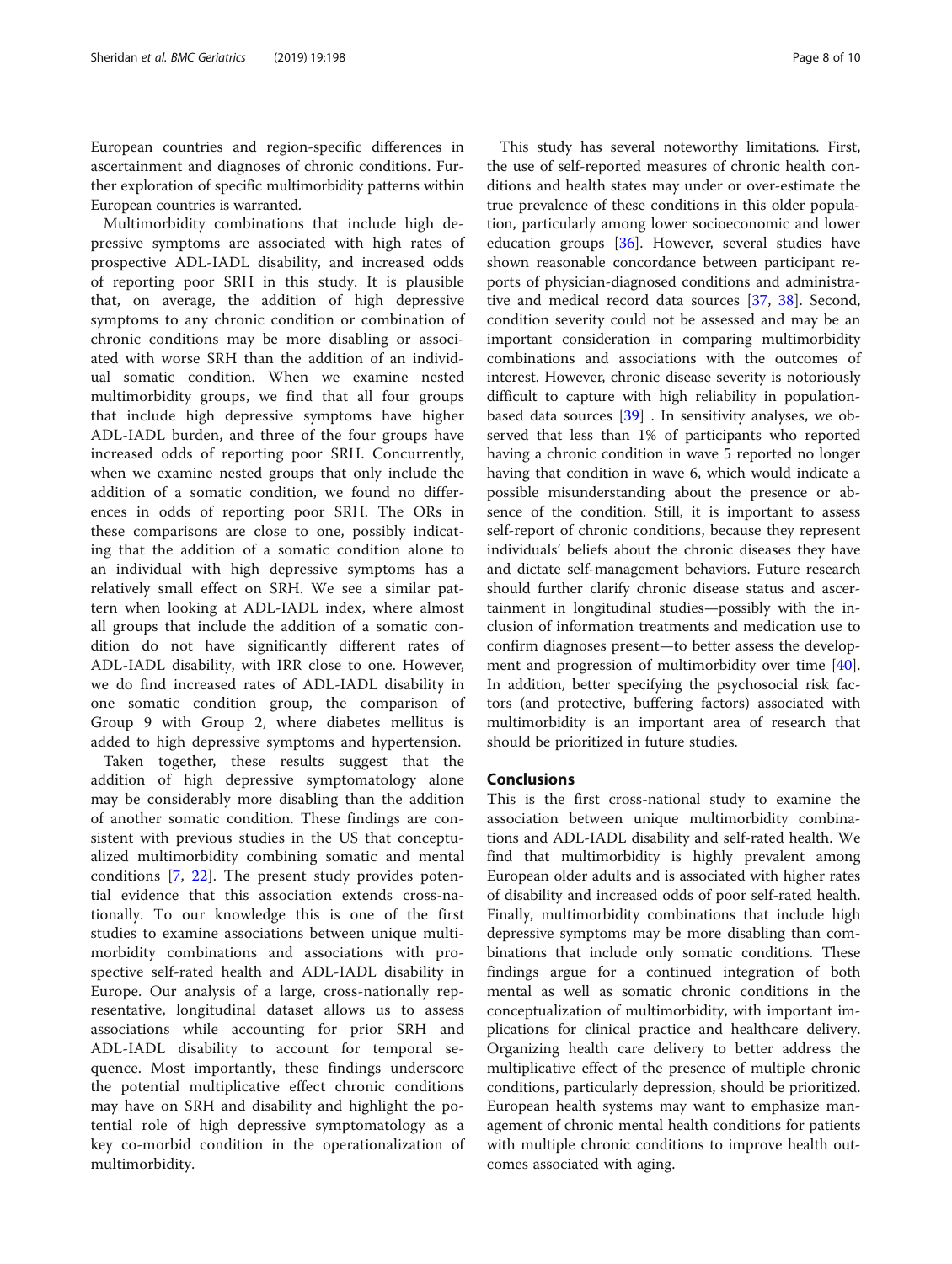# <span id="page-8-0"></span>Additional files

[Additional file 1:](https://doi.org/10.1186/s12877-019-1214-z) Baseline Characteristics of the Study Population with Two or More Chronic Conditions, SHARE 2013–2015 ( $n = 11,644$ ). (DOCX 17 kb)

[Additional file 2:](https://doi.org/10.1186/s12877-019-1214-z) Table S4. Nested Comparisons: Unadjusted Logistic Regression and Negative Binomial models of Poor Self-Rated Health and ADL-IADL Index on Multimorbidity Group, SHARE 2013–2015. (DOCX 17 kb)

# Abbreviations

ADL: Activities of daily living; CAPI: Computer-assisted personal interviewing; IADL: Instrumental activities of daily living; SRH: Self rated health

# Authors' contributions

PS helped plan the study, performed the statistical analyses and was a major contributor in writing the manuscript. CM helped plan the study and was a major contributor in writing the manuscript. AQ helped plan the study, assisted with data analyses and was a major contributor in writing the manuscript. All authors read and approved the final manuscript.

#### Funding

This study was supported by the American Diabetes Association career development award (ADA 7–13-CD-08) and the National Institutes of Health National Institute on Aging (R01AG055681) to Dr. Quiñones. The funding body was not involved in the design of the study; collection, analysis, interpretation of data; or in writing of the manuscript. The SHARE data collection has been primarily funded by the European Commission through FP5 (QLK6-CT-2001-00360), FP6 (SHARE-I3: RII-CT-2006- 062193, COMPARE: CIT5-CT-2005-028857, SHARELIFE: CIT4-CT-2006-028812) and FP7 (SHARE-PREP: N°211909, SHARE-LEAP: N°227822, SHARE M4: N°261982). Additional funding from the German Ministry of Education and Research, the Max Planck Society for the Advancement of Science, the U.S. National Institute on Aging (U01\_AG09740-13S2, P01\_AG005842, P01\_AG08291, P30\_AG12815, R21\_AG025169, Y1-AG-4553-01, IAG\_BSR06–11, OGHA\_04–064, HHSN271201300071C) and from various national funding sources is gratefully acknowledged (see [www.share-project.org](http://www.share-project.org/)).

# Availability of data and materials

The datasets generated and/or analyzed during the current study are available in the Survey of Health Ageing and Retirement repository, [http://](http://www.share-project.org) [www.share-project.org,](http://www.share-project.org) [Börsch-Supan, A. (2018). Survey of Health, Ageing and Retirement in Europe (SHARE) Wave 5. Release version: 6.1.0. SHARE-ERIC. Data set. DOI: [https://doi.org/10.6103/SHARE.w5.611;](https://doi.org/10.6103/SHARE.w5.611) Börsch-Supan, A. (2018). Survey of Health, Ageing and Retirement in Europe (SHARE) Wave 6. Release version: 6.1.0. SHARE-ERIC. Data set. DOI: [https://doi.org/10.6103/SHARE.](https://doi.org/10.6103/SHARE.w6.611) [w6.611\]](https://doi.org/10.6103/SHARE.w6.611).

#### Ethics approval and consent to participate

The Institutional Review Board of Johns Hopkins University approved the National Health and Aging Trends Study (NHATS). The current study involved secondary data analysis of NHATS data and was approved by the Institutional Review Board of Oregon Health & Science University.

# Consent for publication

Not applicable

# Competing interests

The authors declare that they have no competing interests.

## Author details

<sup>1</sup>Department of Family Medicine and Public Health, University of California, San Diego School of Medicine, San Diego, California, USA. <sup>2</sup>Department of Public Health, San Diego State University School of Public Health, San Diego, California, USA. <sup>3</sup>Department of Family Medicine and OHSU-PSU School of Public Health, Oregon Health & Science University, Portland, Oregon, USA. 4 Department of Sociology & Anthropology, University of Maryland, Baltimore County, Baltimore, MD, USA.

#### References

- 1. Tinetti ME, Fried TR, Boyd CM. Designing health care for the most common chronic condition—multimorbidity. JAMA. 2012;307(23):2493–4.
- 2. Afshar S, Roderick PJ, Kowal P, Dimitrov BD, Hill AG. Multimorbidity and the inequalities of global ageing: a cross-sectional study of 28 countries using the world health surveys. BMC Public Health. 2015;15:776.
- 3. Salive ME. Multimorbidity in Older Adults. Epidemiol Rev. 2013;35(1):75–83.
- 4. Marengoni A, Angleman S, Melis R, Mangialasche F, Karp A, Garmen A, et al. Aging with multimorbidity: a systematic review of the literature. Ageing Res Rev. 2011;10(4):430–9.
- 5. Nielsen CR, Halling A, Andersen-Ranberg K. Disparities in multimorbidity across Europe: findings from the SHARE survey. Eur Geriatr Med. 8(1):16–21.
- 6. Jindai K, Nielson CM, Vorderstrasse BA, Multimorbidity QAR, Functional Limitations Among Adults 65 or Older. NHANES 2005–2012. Prev Chronic Dis. 2016;13:E151.
- 7. Quiñones AR, Markwardt S, Botoseneanu A. Multimorbidity combinations and disability in Older adults. J Gerontol Ser A Biol Med Sci. 2016;71(6):823–30.
- 8. Bleijenberg N, Zuithoff NPA, Smith AK, de Wit NJ, Schuurmans MJ. Disability in the individual ADL, IADL, and mobility among Older adults: a prospective cohort study. J Nutr Health Aging. 2017;21(8):897–903.
- 9. Hajek A, König H-H. Longitudinal predictors of functional impairment in Older adults in Europe – evidence from the survey of health, ageing and retirement in Europe. PLoS One. 2016;11(1):e0146967.
- 10. Rivera-Almaraz A, Manrique-Espinoza B, Avila-Funes JA, Chatterji S, Naidoo N, Kowal P, et al. Disability, quality of life and all-cause mortality in older Mexican adults: association with multimorbidity and frailty. BMC Geriatr. 2018;18(1):236.
- 11. Ryu E, Chamberlain AM, Pendegraft RS, Petterson TM, Bobo WV, Pathak J. Quantifying the impact of chronic conditions on a diagnosis of major depressive disorder in adults: a cohort study using linked electronic medical records. BMC Psychiatry. 2016;16:114.
- 12. Mavaddat N, Valderas JM, van der Linde R, Khaw KT, Kinmonth AL. Association of self-rated health with multimorbidity, chronic disease and psychosocial factors in a large middle-aged and older cohort from general practice: a cross-sectional study. BMC Fam Pract. 2014;15:185.
- 13. Zulman DM, Asch SM, Martins SB, Kerr EA, Hoffman BB, Goldstein MK. Quality of Care for Patients with multiple chronic conditions: the role of comorbidity interrelatedness. J Gen Intern Med. 2014;29(3):529–37.
- 14. Lehnert T, Heider D, Leicht H, Heinrich S, Corrieri S, Luppa M, et al. Review: health care utilization and costs of elderly persons with multiple chronic conditions. Med Care Res Rev. 2011;68(4):387–420.
- 15. Palladino R, Tayu Lee J, Ashworth M, Triassi M, Millett C. Associations between multimorbidity, healthcare utilisation and health status: evidence from 16 European countries. Age Ageing. 2016;45(3):431–5.
- 16. Tisminetzky M, Bayliss EA, Magaziner JS, Allore HG, Anzuoni K, Boyd CM, et al. Research priorities to advance the health and health Care of Older Adults with multiple chronic conditions. J Am Geriatr Soc. 2017;65(7):1549–53.
- 17. Prados-Torres A, Calderón-Larrañaga A, Hancco-Saavedra J, Poblador-Plou B, van den Akker M. Multimorbidity patterns: a systematic review. J Clin Epidemiol. 2014;67(3):254–66.
- 18. Boyd CM, Ritchie CS, Tipton EF, Studenski SA, Wieland D. From bedside to bench: summary from the American Geriatrics Society/National Institute on Aging research conference on comorbidity and multiple morbidity in Older adults. Aging Clin Exp Res. 2008;20(3):181–8.
- 19. Tinetti ME, Fried T. The end of the disease era. Am J Med. 2004;116(3):179–85.
- 20. Parekh AK, Goodman RA, Gordon C, Koh HK. Managing multiple chronic conditions: a strategic framework for improving health outcomes and quality of life. Public health reports (Washington, DC : 1974). 2011;126(4):460–71.
- 21. Satariano WA, Boyd CM. Improving the evidence base on multimorbidities through better research: a commentary on the U.S. HHS initiative, multiple chronic conditions: a strategic framework. J Comorbidity. 2013;3(2):18–21.
- 22. Quinones AR, Markwardt S, Thielke S, Rostant O, Vasquez E, Botoseneanu A. Prospective disability in different combinations of somatic and mental Multimorbidity. J Gerontol A Biol Sci Med Sci. 2018;73(2):204–10.
- 23. Moussavi S, Chatterji S, Verdes E, Tandon A, Patel V, Ustun B. Depression, chronic diseases, and decrements in health: results from the world health surveys. Lancet. 2007;370(9590):851–8.